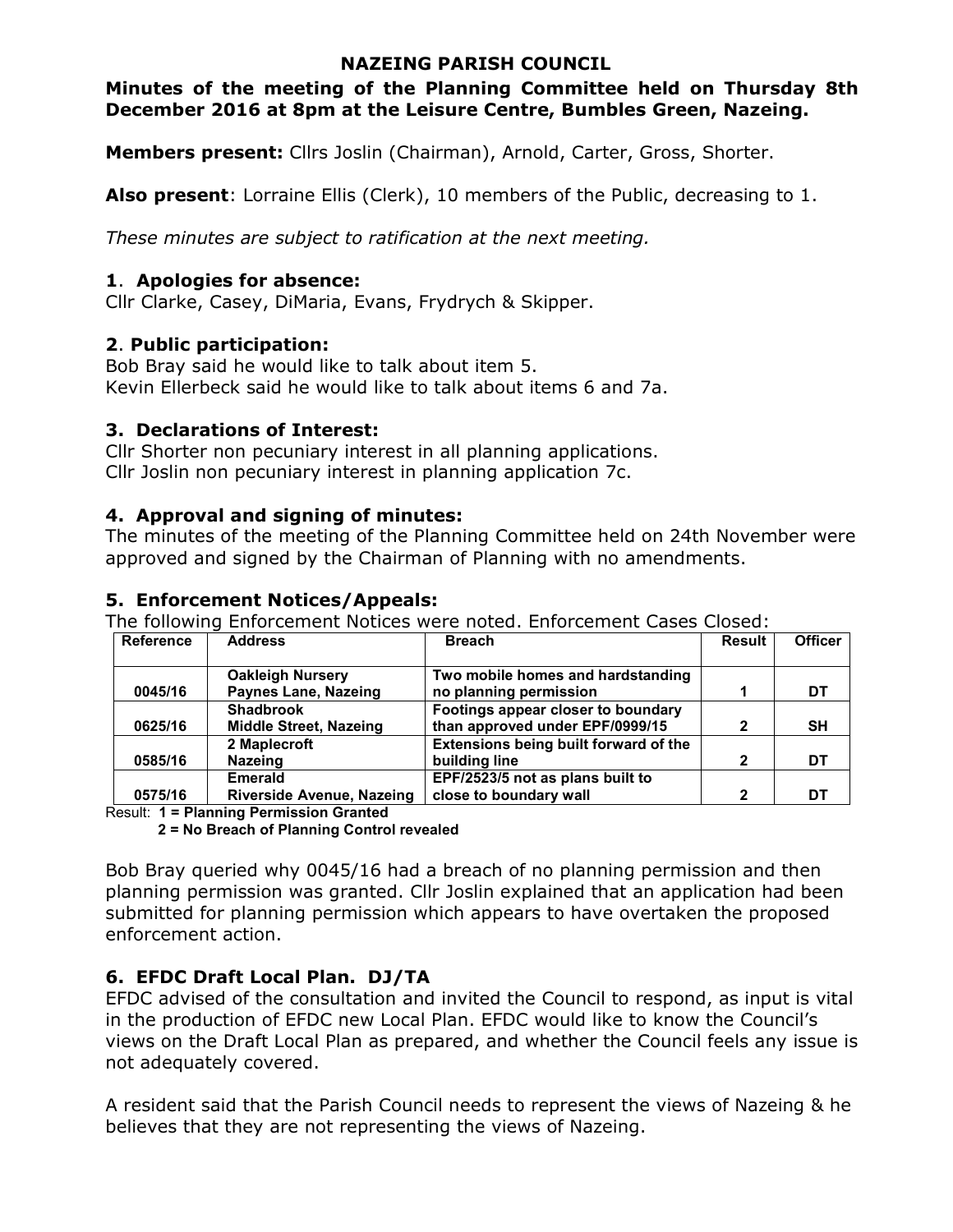Residents still felt that the Parish Council should have organised a meeting more centrally for residents to ask questions about the DLP.

Cllr Joslin explained that the DLP had been discussed at several Council meetings, in order for residents to ask questions and obtain any observations from them. Several Cllrs had met and discussed the DLP and Cllr Joslin had also spoken to officers at EFDC to cover questions from the Council about the DLP.

Mr Ellerbeck read a statement about the DLP, regarding number of houses required across the district. He proposed that brownfield sites should be built on first and also spoke about the St Leonards site.

Cllr Joslin covered extracts from the Parish Council's response, to advise the residents of the contents. It was agreed to add the complete response to the website by 16/12/16.

The circulated response to the consultation was approved & will be sent to EFDC via the feedback questionnaire.

- **7. Planning Applications:** The following applications were considered:<br>(a) Application No: EPF/2880/16 **OUT** Officer: Graham Courtney
- **(a) Application No:** EPF/2880/16 **OUT Officer:** Graham Courtney **Applicant Name:** Mr G Abella **Location:** Land off St Leonards Road, Nazeing, EN9 2HN

**Proposal:** Outline Application for Construction of 49no. residential units comprising 20no. Starter Homes (including 4no. disabled homes) and 29no. open market houses and construction of multi-purpose sports hall with associated car parking; two new football pitches; new access onto St Leonards Road; and drop-off/pick up car parking for primary school.

There were discussions on the outline planning application. Concern was raised by residents that new houses should be built on brownfield sites first and not GB sites. Residents also felt that a number of issues should be addressed first before any further development is even considered in Nazeing (for example, volume of traffic in Nazeing, flooding issues etc.).

Mr Ellerbeck, a representative of the applicant, addressed the Council and advised that application was based on the previous planning application and spoke in detail about the outline planning application, in order to address concerns raised by residents.

Two letters had been received on this application by 6/12/16 and were circulated to the Cllrs. Since that date, a further 12 letters had been received, of which 11 were in support of the application and 1 objected.

Following comments and observations from a number of residents the application was considered by the Councillors after which a vote was taken. (Recorded vote of 4 to 1).

#### **Resolved – no objection and support the outline planning application.**

**(b) Application No:** EPF/2742/16 **Officer:** Corey Isolda **Applicant Name:** Mr Y Nazlikol **Location:** 111 North Street, Nazeing, Essex, EN9 2NJ

**Proposal:** Single storey rear extension.

### **Resolved – no objection.**

**(c) Application No:** EPF/2746/16 **Officer:** Sukhvinder Dhadwar **Applicant Name:** Mr B Buchan **Location:** Land at Church Farm, Back Lane, Nazeing, Essex, EN9 2DD

**Proposal:** "New garage and stable block in association with new dwelling approved pursuant to EPF/1287/15".

**Resolved – no objection.**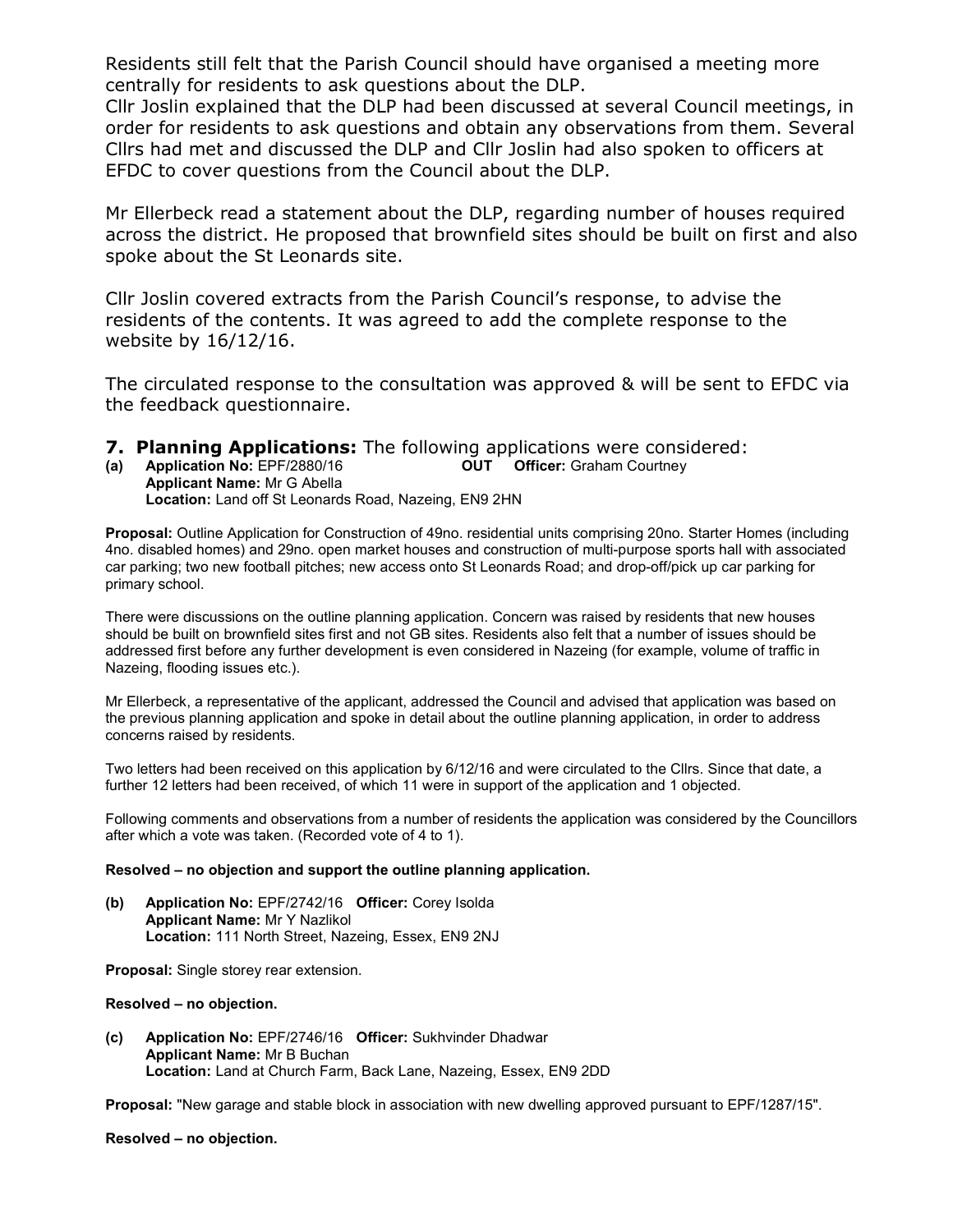**(d) Application No:** EPF/2840/16 **Officer:** Robin Hellier **Applicant Name:** Mr Simon O'Shea **Location:** The Crown Public House, Old Nazeing Road, Nazeing, Waltham Abbey, Essex, EN10 6QT

**Proposal:** TPO/EPF/30/82 T3 Horse Chestnut - reduce lateral branches to clear buildings by 2m Crown lift 3m.

**Resolved – No objection but should be referred to the District Council's Tree Officer to ensure no damage to the tree.** 

**(e) Application No:** EPF/2862/16 **Officer:** Steve Andrews **Applicant Name:** Mr Gerald Gooch **Location:** The Old School House, Betts Lane, Nazeing, Essex, EN9 2DB

**Proposal:** Erection of a two storey rear extension incorporating three dormer windows and a ground floor conservatory to side.

#### **Resolved – no objection and fully support the application as it is in keeping with the other properties in the conservation area, no impact on neighbours and will improve the property.**

**(f) Application No:** EPF/2904/16 **Officer:** Sukhvinder Dhadwar **Applicant Name:** Mrs Rachel Tyler **Location:** Tylers Yard, Byrneville, Back Lane, Nazeing, Essex, EN9 2RS

**Proposal:** Proposed new dwelling to secure existing stable yard.

#### **Resolved – no objection.**

**(g) Application No:** EPF/2926/16 **Officer:** Sukhvinder Dhadwar **Applicant Name:** Mr & Mrs D Mcmillan **Location:** Spencer House, Nursery Road, Nazeing, Essex, EN9 2JF

**Proposal:** Proposed single storey rear/side extension.

#### **Resolved – no objection.**

**(h) Application No:** EPF/2976/16 **Officer:** James Rogers **Applicant Name:** Mr G Leach **Location:** Glenroy, Paynes Lane, Nazeing, WALTHAM ABBEY, EN9 2EU

**Proposal:** Increase pitch of roof over carbays and stables, approved under application EPF/1145/15 to form new home office space with three dormers and external timber staircase .

#### **Resolved – no objection.**

**(i) Application No:** EPF/2992/16 **Officer:** Corey Isolda **Applicant Name:** Mrs Harris **Location:** 10 Allmains Close, Nazeing, WALTHAM ABBEY, EN9 2LX

**Proposal:** Single storey ground floor side extension.

#### **Resolved – no objection.**

**(j) Application No:** EPF/2899/16 **Officer:** Graham Courtney **Applicant Name:** Mr P Milazzo **Location:** Land North of Birchfield Industrial Estate, Hoe Lane, Nazeing, WALTHAM ABBEY, EN9 2RJ

**Proposal:** Erection of glasshouses (renewal of EPF/2321/13).

#### **Resolved – no objection.**

**These are provided for information only, EFDC do not normally accept comments on these applications.**

**(k)** Application No: EPF/2865/16 **Applicant Name:** Mr Salvatore Orlando **Location:** Halston Nursery, Hoe Lane, Nazeing, WALTHAM ABBEY, EN9 2RJ